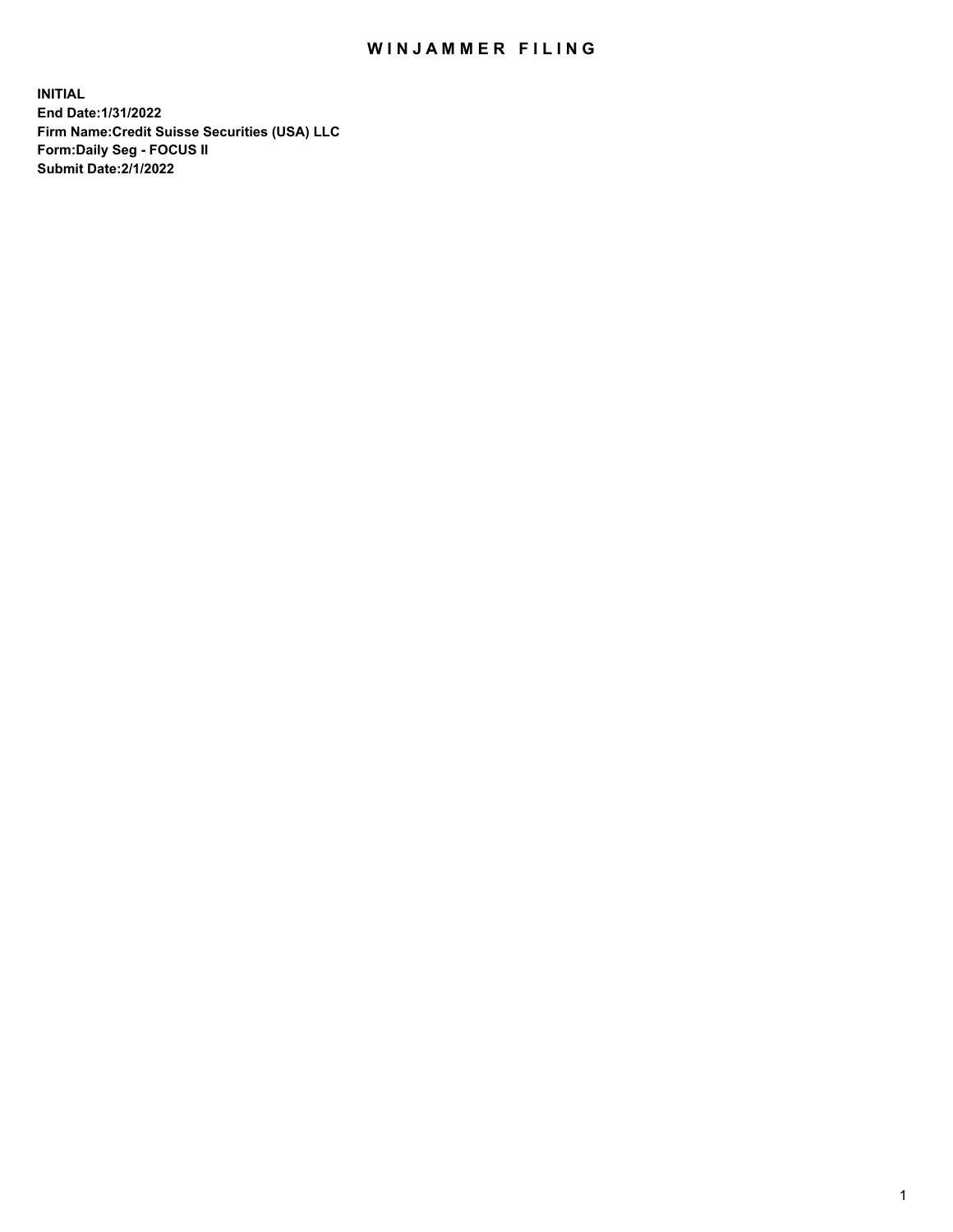**INITIAL** 

## **End Date:1/31/2022 Firm Name:Credit Suisse Securities (USA) LLC Form:Daily Seg - FOCUS II Submit Date:2/1/2022**

## **Daily Segregation - Cover Page**

| Name of Company<br><b>Contact Name</b>                                                                                                                                                                                                                                                                                         | <b>Credit Suisse Securities (USA)</b><br><b>LLC</b><br><b>Alexander Baptiste</b> |
|--------------------------------------------------------------------------------------------------------------------------------------------------------------------------------------------------------------------------------------------------------------------------------------------------------------------------------|----------------------------------------------------------------------------------|
| <b>Contact Phone Number</b>                                                                                                                                                                                                                                                                                                    | 919-994-6223                                                                     |
| <b>Contact Email Address</b>                                                                                                                                                                                                                                                                                                   | alexander.baptiste@credit-suiss<br>e.com                                         |
| FCM's Customer Segregated Funds Residual Interest Target (choose one):<br>a. Minimum dollar amount: ; or<br>b. Minimum percentage of customer segregated funds required:%; or<br>c. Dollar amount range between: and; or<br>d. Percentage range of customer segregated funds required between:% and%.                          | $\frac{\frac{0}{5}}{\frac{0}{0}}$<br>0 <sub>0</sub>                              |
| FCM's Customer Secured Amount Funds Residual Interest Target (choose one):<br>a. Minimum dollar amount: ; or<br>b. Minimum percentage of customer secured funds required:%; or<br>c. Dollar amount range between: and; or<br>d. Percentage range of customer secured funds required between:% and%.                            | $\frac{0}{5}$<br>$\underline{0}$ $\underline{0}$<br>0 <sub>0</sub>               |
| FCM's Cleared Swaps Customer Collateral Residual Interest Target (choose one):<br>a. Minimum dollar amount: ; or<br>b. Minimum percentage of cleared swaps customer collateral required:% ; or<br>c. Dollar amount range between: and; or<br>d. Percentage range of cleared swaps customer collateral required between:% and%. | $\frac{0}{5}$<br>0 <sub>0</sub><br>0 <sub>0</sub>                                |

Attach supporting documents CH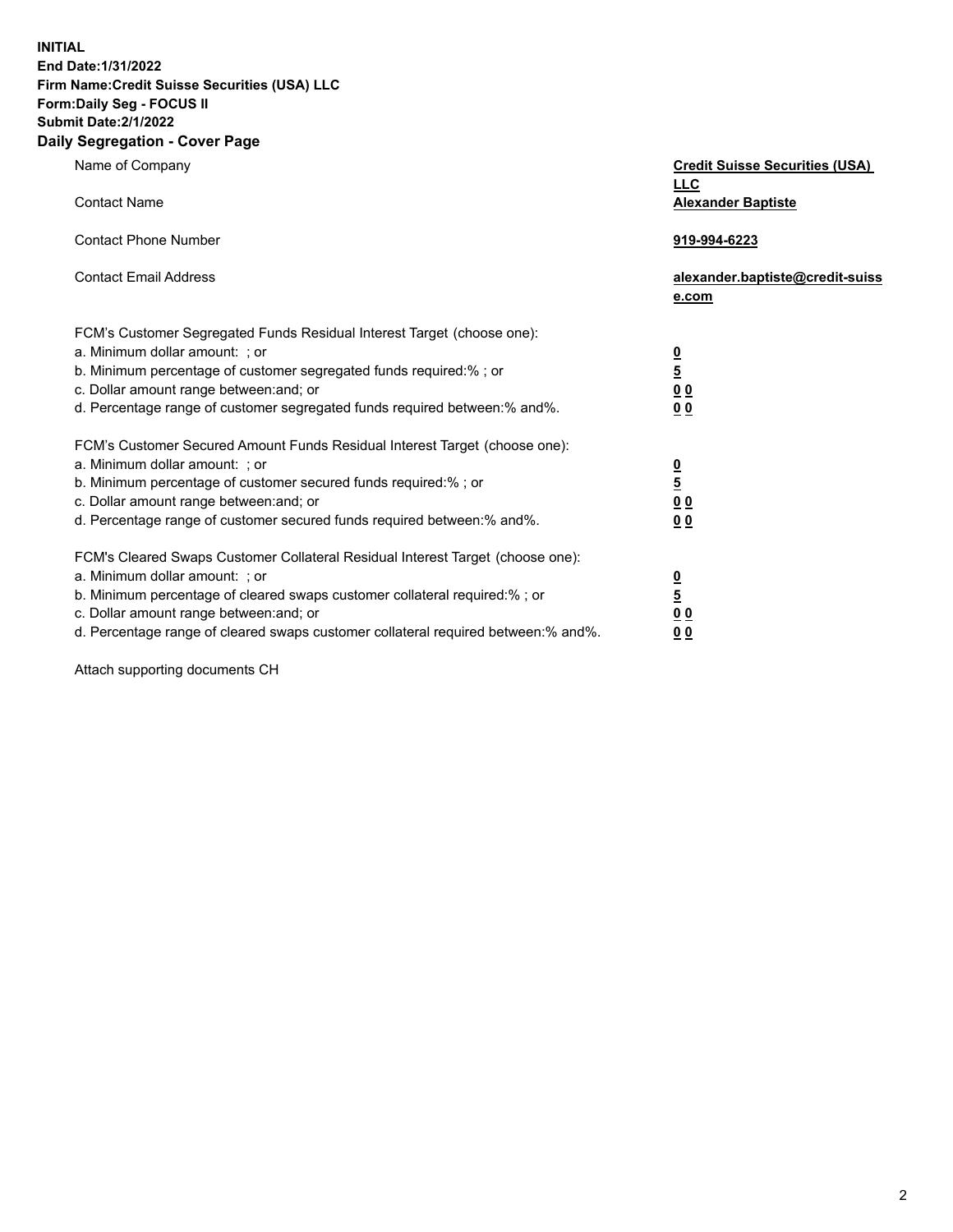**INITIAL End Date:1/31/2022 Firm Name:Credit Suisse Securities (USA) LLC Form:Daily Seg - FOCUS II Submit Date:2/1/2022** 

## **Daily Segregation - Secured Amounts**

|     | Foreign Futures and Foreign Options Secured Amounts                                                        |                                 |
|-----|------------------------------------------------------------------------------------------------------------|---------------------------------|
|     | Amount required to be set aside pursuant to law, rule or regulation of a foreign                           | $0$ [7305]                      |
|     | government or a rule of a self-regulatory organization authorized thereunder                               |                                 |
| 1.  | Net ledger balance - Foreign Futures and Foreign Option Trading - All Customers                            |                                 |
|     | A. Cash                                                                                                    | 3,332,569,540 [7315]            |
|     | B. Securities (at market)                                                                                  | 915,635,807 [7317]              |
| 2.  | Net unrealized profit (loss) in open futures contracts traded on a foreign board of trade                  | $-1,328,031,463$ [7325]         |
| 3.  | Exchange traded options                                                                                    |                                 |
|     | a. Market value of open option contracts purchased on a foreign board of trade                             | 6,384,873 [7335]                |
|     | b. Market value of open contracts granted (sold) on a foreign board of trade                               | 4,674,100 [7337]                |
| 4.  | Net equity (deficit) (add lines 1. 2. and 3.)                                                              | 2,921,884,657 [7345]            |
| 5.  | Account liquidating to a deficit and account with a debit balances - gross amount                          | 199,586,860 [7351]              |
|     | Less: amount offset by customer owned securities                                                           | -199,583,892 [7352]2,968 [7354] |
| 6.  | Amount required to be set aside as the secured amount - Net Liquidating Equity                             | 2,921,887,625 [7355]            |
|     | Method (add lines 4 and 5)                                                                                 |                                 |
| 7.  | Greater of amount required to be set aside pursuant to foreign jurisdiction (above) or line                | 2,921,887,625 [7360]            |
|     | 6.                                                                                                         |                                 |
|     | FUNDS DEPOSITED IN SEPARATE REGULATION 30.7 ACCOUNTS                                                       |                                 |
| 1.  | Cash in banks                                                                                              |                                 |
|     | A. Banks located in the United States                                                                      | 11,515,611 [7500]               |
|     | B. Other banks qualified under Regulation 30.7                                                             | 127,217,681 [7520]138,733,292   |
|     |                                                                                                            | $[7530]$                        |
| 2.  | <b>Securities</b>                                                                                          |                                 |
|     | A. In safekeeping with banks located in the United States                                                  | 915,635,807 [7540]              |
|     | B. In safekeeping with other banks qualified under Regulation 30.7                                         | 0 [7560]915,635,807 [7570]      |
| 3.  | Equities with registered futures commission merchants                                                      |                                 |
|     | A. Cash                                                                                                    | $0$ [7580]                      |
|     | <b>B.</b> Securities                                                                                       | $0$ [7590]                      |
|     | C. Unrealized gain (loss) on open futures contracts                                                        | $Q$ [7600]                      |
|     | D. Value of long option contracts                                                                          | $0$ [7610]                      |
|     | E. Value of short option contracts                                                                         | 0 [7615]0 [7620]                |
| 4.  | Amounts held by clearing organizations of foreign boards of trade                                          |                                 |
|     | A. Cash                                                                                                    | $0$ [7640]                      |
|     | <b>B.</b> Securities                                                                                       | $0$ [7650]                      |
|     | C. Amount due to (from) clearing organization - daily variation                                            | 0 [7660]                        |
|     | D. Value of long option contracts                                                                          | $0$ [7670]                      |
|     | E. Value of short option contracts                                                                         | 0 [7675]0 [7680]                |
| 5.  | Amounts held by members of foreign boards of trade                                                         |                                 |
|     | A. Cash                                                                                                    | 4,378,377,249 [7700]            |
|     | <b>B.</b> Securities                                                                                       | $0$ [7710]                      |
|     | C. Unrealized gain (loss) on open futures contracts                                                        | -1,426,271,406 [7720]           |
|     | D. Value of long option contracts                                                                          | 6,384,873 [7730]                |
|     | E. Value of short option contracts                                                                         | -4,674,100 [7735]2,953,816,616  |
|     |                                                                                                            | [7740]                          |
| 6.  | Amounts with other depositories designated by a foreign board of trade                                     | $0$ [7760]                      |
| 7.  | Segregated funds on hand                                                                                   | $0$ [7765]                      |
| 8.  | Total funds in separate section 30.7 accounts                                                              | 4,008,185,715 [7770]            |
| 9.  | Excess (deficiency) Set Aside for Secured Amount (subtract line 7 Secured Statement<br>Page 1 from Line 8) | 1,086,298,090 [7380]            |
| 10. | Management Target Amount for Excess funds in separate section 30.7 accounts                                | 146,094,381 [7780]              |
| 11. | Excess (deficiency) funds in separate 30.7 accounts over (under) Management Target                         | 940,203,709 [7785]              |
|     |                                                                                                            |                                 |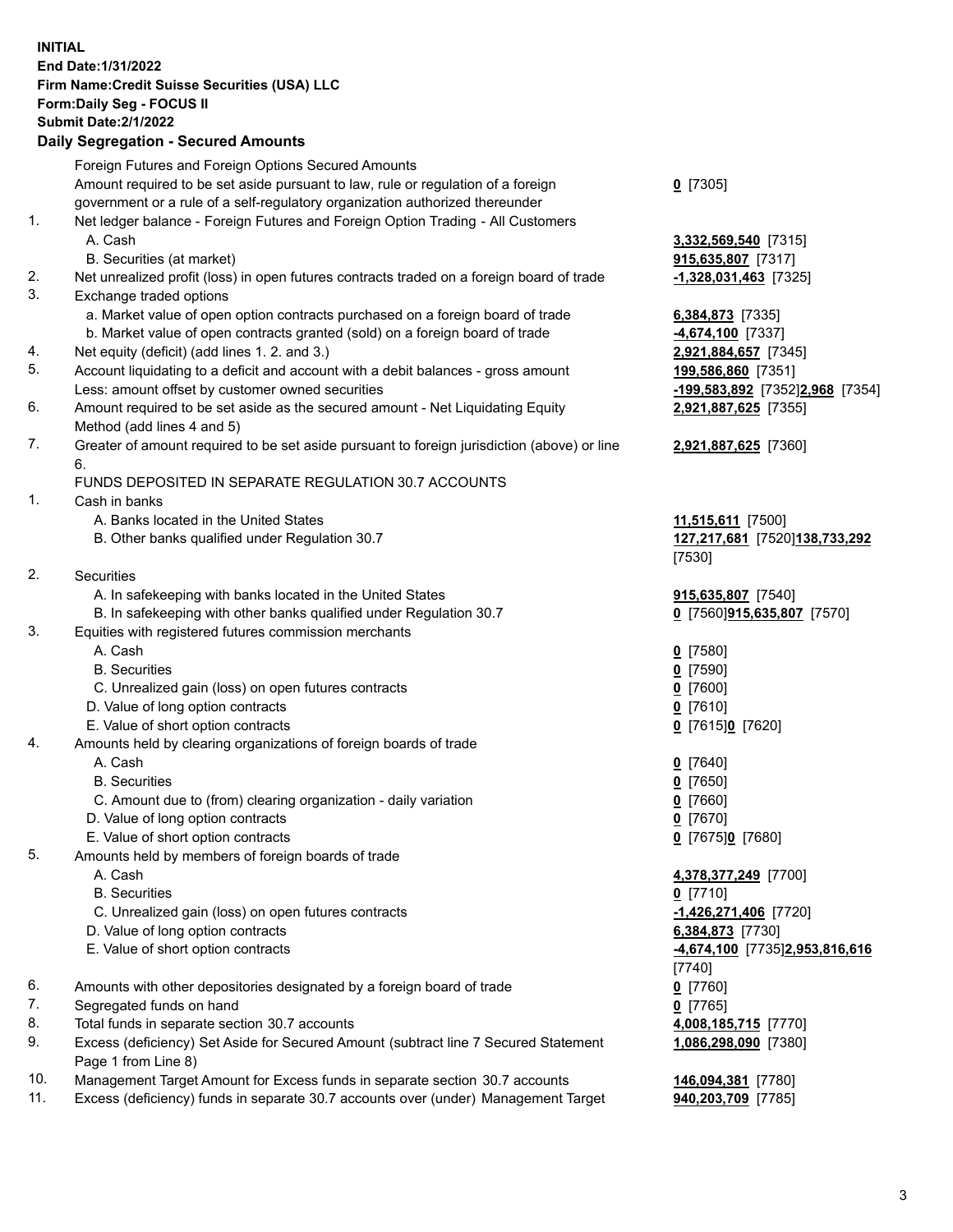|     | <b>INITIAL</b><br>End Date: 1/31/2022<br>Firm Name: Credit Suisse Securities (USA) LLC<br><b>Form:Daily Seg - FOCUS II</b><br><b>Submit Date:2/1/2022</b><br>Daily Segregation - Segregation Statement |                                |
|-----|--------------------------------------------------------------------------------------------------------------------------------------------------------------------------------------------------------|--------------------------------|
|     | SEGREGATION REQUIREMENTS(Section 4d(2) of the CEAct)                                                                                                                                                   |                                |
| 1.  | Net ledger balance                                                                                                                                                                                     |                                |
|     | A. Cash                                                                                                                                                                                                | 1,899,661,963 [7010]           |
|     | B. Securities (at market)                                                                                                                                                                              | 872,495,023 [7020]             |
| 2.  | Net unrealized profit (loss) in open futures contracts traded on a contract market                                                                                                                     | -147,794,147 [7030]            |
| 3.  | Exchange traded options                                                                                                                                                                                |                                |
|     | A. Add market value of open option contracts purchased on a contract market                                                                                                                            | 121,666,694 [7032]             |
|     | B. Deduct market value of open option contracts granted (sold) on a contract market                                                                                                                    | $-75,193,826$ [7033]           |
| 4.  | Net equity (deficit) (add lines 1, 2 and 3)                                                                                                                                                            | 2,670,835,707 [7040]           |
| 5.  | Accounts liquidating to a deficit and accounts with                                                                                                                                                    |                                |
|     | debit balances - gross amount                                                                                                                                                                          | 45,461,617 [7045]              |
|     | Less: amount offset by customer securities                                                                                                                                                             | 45,402,307 [7047]59,310 [7050] |
| 6.  | Amount required to be segregated (add lines 4 and 5)                                                                                                                                                   | 2,670,895,017 [7060]           |
|     | FUNDS IN SEGREGATED ACCOUNTS                                                                                                                                                                           |                                |
| 7.  | Deposited in segregated funds bank accounts                                                                                                                                                            |                                |
|     | A. Cash                                                                                                                                                                                                | 562,546,269 [7070]             |
|     | B. Securities representing investments of customers' funds (at market)                                                                                                                                 | $0$ [7080]                     |
|     | C. Securities held for particular customers or option customers in lieu of cash (at<br>market)                                                                                                         | 676,892,844 [7090]             |
| 8.  | Margins on deposit with derivatives clearing organizations of contract markets                                                                                                                         |                                |
|     | A. Cash                                                                                                                                                                                                | 1,338,104,961 [7100]           |
|     | B. Securities representing investments of customers' funds (at market)                                                                                                                                 | $0$ [7110]                     |
|     | C. Securities held for particular customers or option customers in lieu of cash (at                                                                                                                    | 195,602,179 [7120]             |
|     | market)                                                                                                                                                                                                |                                |
| 9.  | Net settlement from (to) derivatives clearing organizations of contract markets                                                                                                                        | 49,750,340 [7130]              |
| 10. | Exchange traded options                                                                                                                                                                                |                                |
|     | A. Value of open long option contracts                                                                                                                                                                 | 121,666,694 [7132]             |
|     | B. Value of open short option contracts                                                                                                                                                                | -75,193,826 [7133]             |
| 11. | Net equities with other FCMs                                                                                                                                                                           |                                |
|     | A. Net liquidating equity                                                                                                                                                                              | 145,713 [7140]                 |
|     | B. Securities representing investments of customers' funds (at market)                                                                                                                                 | 0 [7160]                       |
|     | C. Securities held for particular customers or option customers in lieu of cash (at                                                                                                                    | $0$ [7170]                     |
|     | market)                                                                                                                                                                                                |                                |
| 12. | Segregated funds on hand                                                                                                                                                                               | $0$ [7150]                     |
| 13. | Total amount in segregation (add lines 7 through 12)                                                                                                                                                   | 2,869,515,174 [7180]           |
| 14. | Excess (deficiency) funds in segregation (subtract line 6 from line 13)                                                                                                                                | 198,620,157 [7190]             |
| 15. | Management Target Amount for Excess funds in segregation                                                                                                                                               | 133,544,751 [7194]             |
| 16. | Excess (deficiency) funds in segregation over (under) Management Target Amount                                                                                                                         | 65,075,406 [7198]              |
|     | <b>Excess</b>                                                                                                                                                                                          |                                |